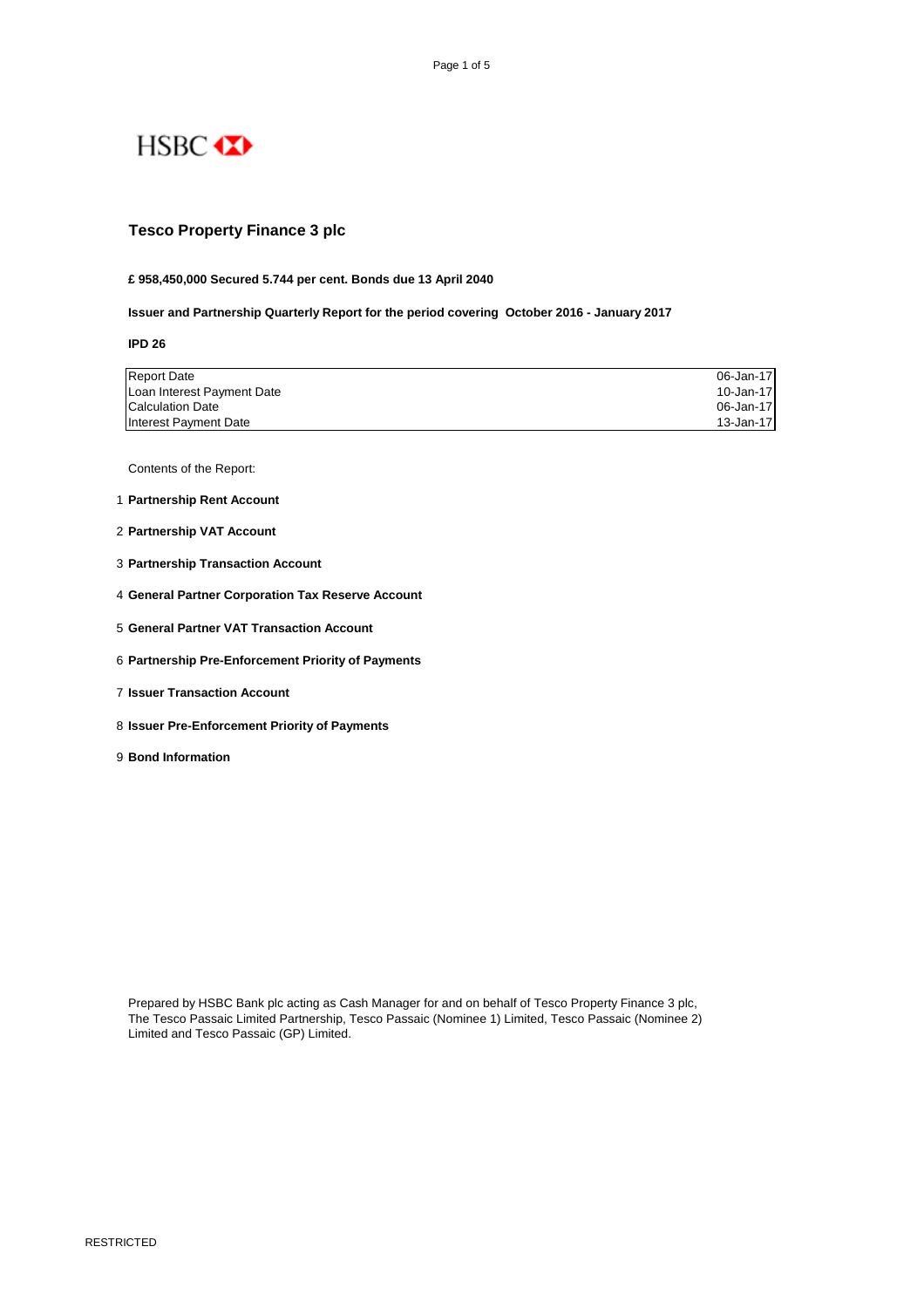**1. Partnership Rent Account** 

|              | Opening Balance                    | 5,000.00 CR      |  |
|--------------|------------------------------------|------------------|--|
| <b>IDATE</b> | <b>ENTRY DETAILS</b>               | AMOUNT (£) CR/DR |  |
| 22-Dec-16    | Rent                               | 14,367,881.87 CR |  |
| 10-Jan-17    | To Partnership Transaction Account | 14,367,881.87 DR |  |
|              |                                    |                  |  |
|              | <b>Closing Balance</b>             | 5,000.00 CR      |  |
|              |                                    |                  |  |

# **2. Partnership VAT Account**

|                                     | Opening Balance                                                                         | 3,540,981.73 CR                                     |  |
|-------------------------------------|-----------------------------------------------------------------------------------------|-----------------------------------------------------|--|
| <b>IDATE</b>                        | <b>ENTRY DETAILS</b>                                                                    | AMOUNT (£) CR/DR                                    |  |
| 31-Oct-16<br>22-Dec-16<br>10-Jan-17 | <b>VAT Payment</b><br><b>VAT Funding</b><br>Transfer to Partnership Transaction Account | 2,873,186.55 DR<br>2,873,576.42 CR<br>447,242.96 DR |  |
|                                     | <b>Closing Balance</b>                                                                  | 3,094,128.64 CR                                     |  |
|                                     |                                                                                         |                                                     |  |

### **3. Partnership Transaction Account**

|             | <b>Opening Balance</b>                       | 6.592.75 CR      |  |
|-------------|----------------------------------------------|------------------|--|
| <b>DATE</b> | <b>ENTRY DETAILS</b>                         | AMOUNT (£) CR/DR |  |
|             |                                              |                  |  |
| 07-Nov-16   | Return of State Street Invoice               | 9,370.25 CR      |  |
| 15-Nov-16   | Return of State Street Invoice               | 9,976.25 CR      |  |
| 10-Jan-17   | Transfer from Partnership VAT Account        | 447,242.96 CR    |  |
| 10-Jan-17   | Transfer to Partnership Distribution Account | 143,752.89 DR    |  |
| 10-Jan-17   | Transfer from Rent                           | 14,367,881.87 CR |  |
| 10-Jan-17   | <b>Trustee Fee</b>                           | 1,500.00 DR      |  |
| 10-Jan-17   | <b>Ongoing Fee</b>                           | 67,331.86 DR     |  |
| 10-Jan-17   | <b>Expenses</b>                              | 26,908.10 DR     |  |
| 10-Jan-17   | Partnership Swap receipt                     | 355,020.72 CR    |  |
| 10-Jan-17   | <b>Partnership Debt</b>                      | 14,456,591.93 DR |  |
|             |                                              |                  |  |
|             |                                              |                  |  |
|             | <b>Closing Balance</b>                       | 500.000.02 CR    |  |
|             |                                              |                  |  |

# **4. General Partner Corporation Tax Reserve Account**

|             | Opening Balance        |                          | CR        |
|-------------|------------------------|--------------------------|-----------|
| <b>DATE</b> | <b>ENTRY DETAILS</b>   | AMOUNT (£) CR/DR         |           |
|             |                        |                          |           |
|             | <b>Closing Balance</b> | $\overline{\phantom{a}}$ | <b>CR</b> |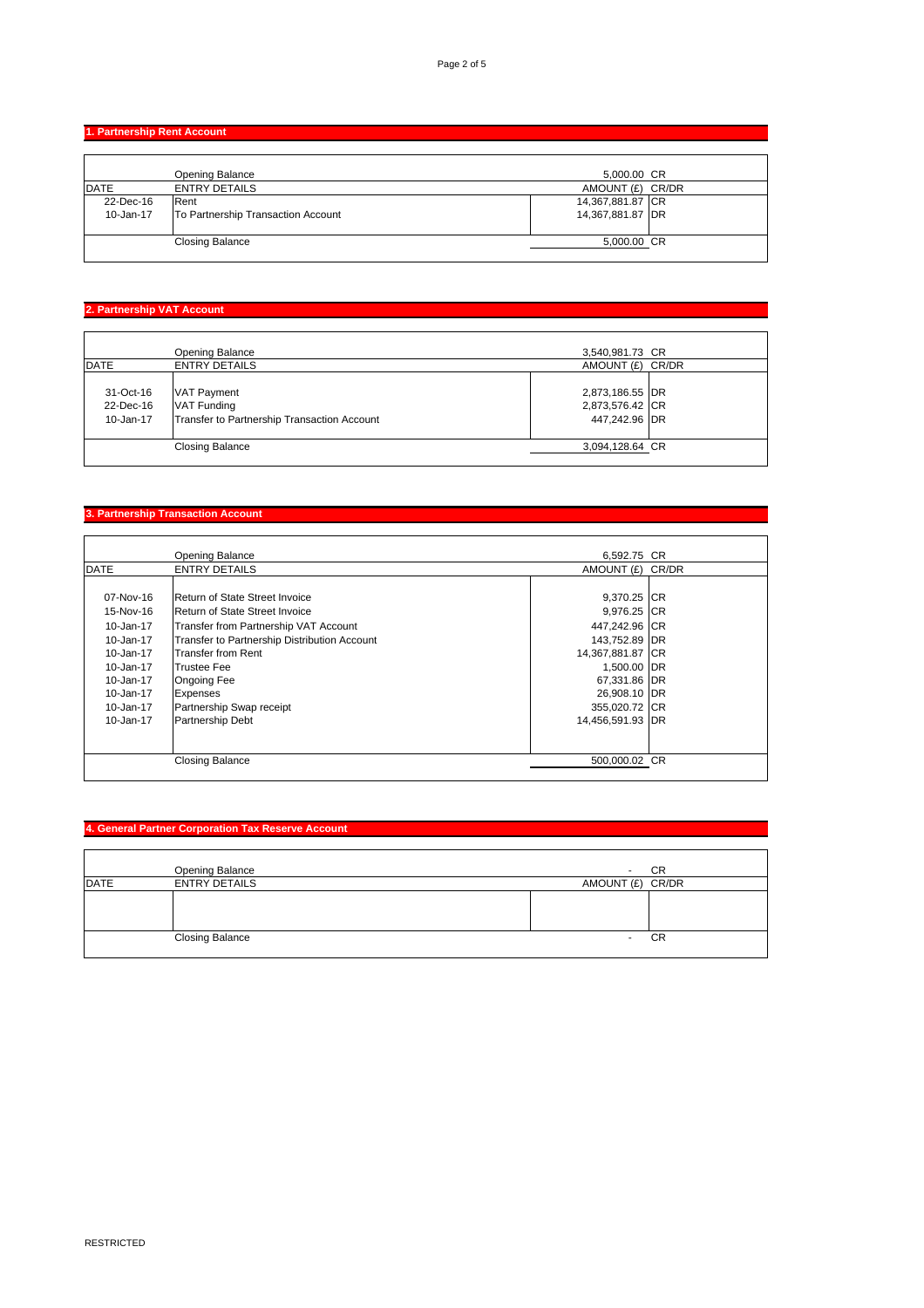# **5. General Partner VAT Transaction Account**

|              | Opening Balance        | 165,009.43 CR    |  |
|--------------|------------------------|------------------|--|
| <b>IDATE</b> | <b>ENTRY DETAILS</b>   | AMOUNT (£) CR/DR |  |
| 07-Oct-16    | <b>Credit Interest</b> | 18.99 CR         |  |
|              | <b>Closing Balance</b> | 165,028.42 CR    |  |

| Expense Reserve Ledger - Max GBP 500,000.00 |                         |         |               |  |
|---------------------------------------------|-------------------------|---------|---------------|--|
|                                             |                         |         |               |  |
| <b>IDATE</b>                                | <b>ENTRY DETAILS</b>    |         |               |  |
|                                             | Ledger Receipts to date |         | 6,592.73 CR   |  |
| 10-Jan-17                                   |                         |         | 493,407.27 CR |  |
|                                             |                         | Balance | 500,000.00 CR |  |

#### **6. Partnership Pre-Enforcement Priority of Payments**

|           |                                                                           |                            | Funds Paid Out of Funds Received into |
|-----------|---------------------------------------------------------------------------|----------------------------|---------------------------------------|
| Date      |                                                                           | $account(E)$ account $(E)$ |                                       |
| 10-Jan-17 |                                                                           |                            |                                       |
|           | <b>Partnership Available Funds</b>                                        |                            |                                       |
|           |                                                                           |                            |                                       |
|           | a Rental Income                                                           |                            | 14,367,881.87                         |
|           | b Funds from Issuer under Partnership Swaps                               |                            | 14,456,632.00                         |
|           | c From Partnership VAT Account                                            |                            |                                       |
|           | d From Partnership Disposal Proceeds Account                              |                            |                                       |
|           | e From Partnership Insurance Proceeds Account                             |                            |                                       |
|           | f Interest received by the Partnership Accounts and Rent Account          |                            |                                       |
|           | g Eligible Investment Earnings by Partnership                             |                            |                                       |
|           | h Advance under Committed Subordinated Loan Agreement                     |                            |                                       |
|           | i Net proceeds of a CPO Disposal or a Mortgage Property                   |                            |                                       |
|           | j Net proceeds of a disposal of a Mortgage Property                       |                            |                                       |
|           | k Any other sums standing to the credit of the Partnership Transaction Ac |                            | 466,589.46                            |
|           |                                                                           |                            |                                       |
|           | <b>Partnership Pre-Enforcement Priority of Payments</b>                   |                            |                                       |
|           |                                                                           |                            |                                       |
|           |                                                                           |                            |                                       |
|           | a Partnership Security Trustee Fees                                       | 1,500.00                   |                                       |
|           | b Issuer Security Trustee Fee, Bond Trustee, operating expenses of the    | 55,295.04                  |                                       |
|           | Issuer (Ongoing Partnership Facility Fee)                                 |                            |                                       |
|           | c Partnership Operating Expenses excluding GP UK Tax                      | 25,052.50                  |                                       |
|           | d Partnership Operator Fee                                                | 1,855.60                   |                                       |
|           | d Property Advisor Fee (Annual 25 K Jan)                                  |                            |                                       |
|           | d Nominees Corporate Services Provider Fee                                |                            |                                       |
|           | d Nominees Holdco Corporate Services Provider Fee                         |                            |                                       |
|           | d PL Propco Corporate Services Provider Fees                              |                            |                                       |
|           | d Nominees Side Letter payments                                           |                            |                                       |
|           | d Nominees Holdco Side Letter payments                                    |                            |                                       |
|           | d Account Bank Fee                                                        |                            |                                       |
|           | d Cash Manager Fee                                                        |                            |                                       |
|           | Issuer Account Bank, PPA CM, CSP Fee (Ongoing Partnership Facility        |                            |                                       |
|           | d Fee)                                                                    | 11,286.82                  |                                       |
|           | d Headlease payment                                                       |                            |                                       |
|           | e Partnership Expenses Ledger payment (max £6,250)                        | 7,326.45                   |                                       |
|           | f Partnership Debt Interest                                               | 13,480,477.93              |                                       |
|           | f Partnership Swap payment                                                | 14,101,611.28              |                                       |
|           | g Partnership Debt Principal                                              | 976,114.00                 |                                       |
|           | Issuer Partnership Swap Termination Amount (Ongoing Partnership Facility  |                            |                                       |
|           | h Fee)                                                                    | 750.00                     |                                       |
|           | i Property Pool Manager Fee                                               |                            |                                       |
|           | j Partnership Swap Termination Amount                                     |                            |                                       |
|           | k Partnership Expenses Ledger payment                                     | 486,080.82                 |                                       |
|           | <b>Alteration Adjustment Rent</b>                                         |                            |                                       |
|           | m Committed Subordinated Loan payment                                     |                            |                                       |
|           | n Partnership Distribution Account                                        | 143,752.89                 |                                       |
|           |                                                                           |                            |                                       |
|           | Totals                                                                    | 29,291,103.33              | 29,291,103.33                         |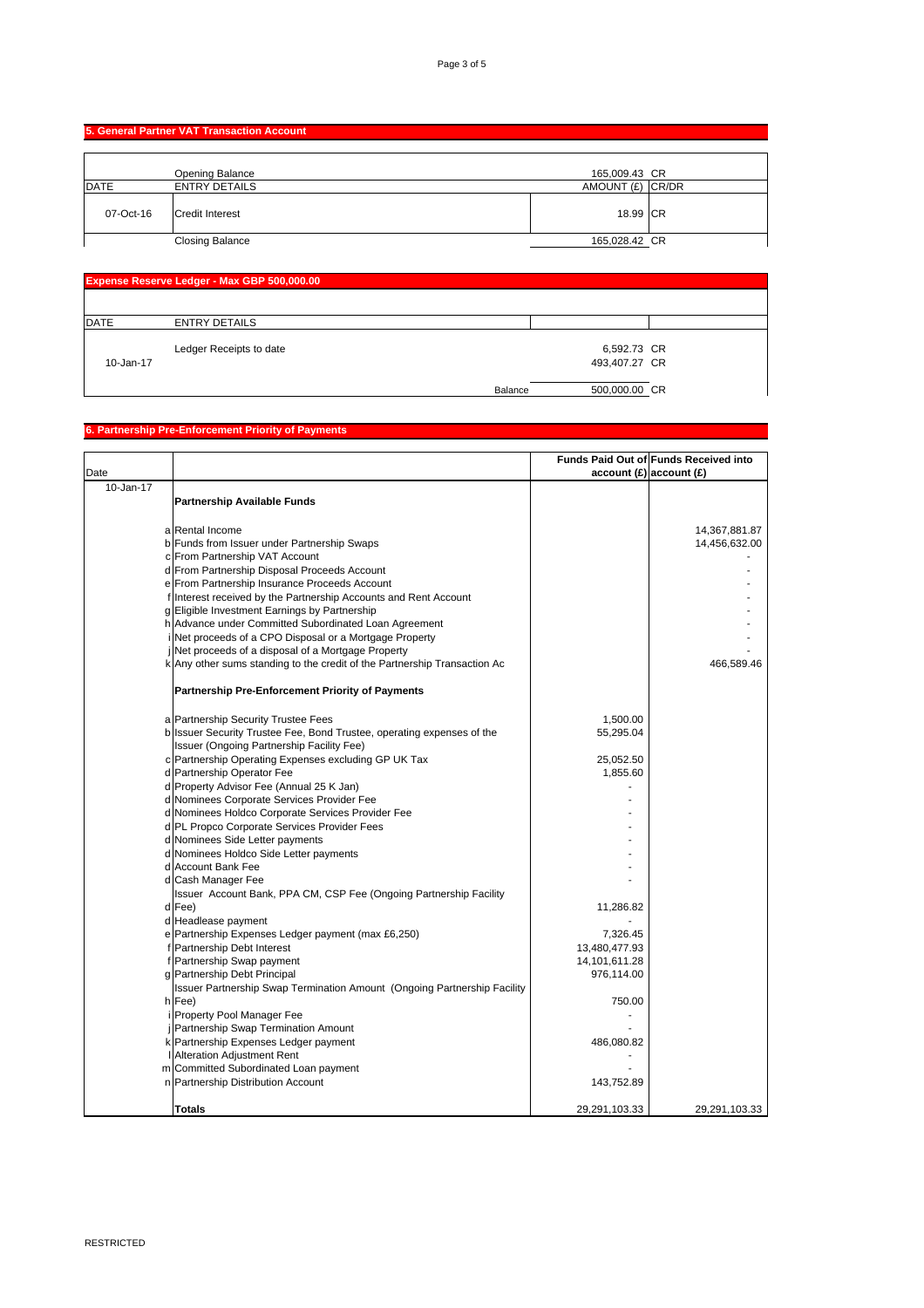# **7. Issuer Transaction Account**

|               | <b>Opening Balance</b>           | 40.825.65 CR     |  |
|---------------|----------------------------------|------------------|--|
| <b>DATE</b>   | <b>ENTRY DETAILS</b>             | AMOUNT (£) CR/DR |  |
|               |                                  |                  |  |
| 13-Jan-17     | <b>Issuer Swaps Receipts</b>     | 355,020.72 CR    |  |
| 13-Jan-17     | Partnership Debt                 | 14,456,591.93 CR |  |
| 13-Jan-17     | Partnership Swap Pays            | 355,020.72 DR    |  |
| $13 - Jan-17$ | <b>Ongoing Fee</b>               | 67,331.86 CR     |  |
| 13-Jan-17     | <b>HSBC Fee</b>                  | 7,700.00 DR      |  |
| 13-Jan-17     | <b>Notes</b>                     | 14,456,591.93 DR |  |
| 13-Jan-17     | <b>Issuer Operating Expenses</b> | 58,881.86 DR     |  |
|               | <b>Closing Balance</b>           | 41,575.65 CR     |  |

### **8. Issuer Pre-Enforcement Priority of Payments**

|           |                                                        |               | <b>Funds Paid Out of Funds Received into</b> |
|-----------|--------------------------------------------------------|---------------|----------------------------------------------|
| Date      |                                                        |               | $account(E)$ account $(E)$                   |
| 13-Jan-17 |                                                        |               |                                              |
|           | <b>Ilssuer Available Funds</b>                         |               |                                              |
|           |                                                        |               |                                              |
|           | a Funds due to Issuer under Partnership Swap Agreement |               | 14,101,611.28                                |
|           | b Amounts due to Issuer in respect of Partnership Loan |               | 14,523,923.79                                |
|           | c Any amount due to Issuer under Issuer Swap Agreement |               | 14,456,632.00                                |
|           | d Interest Received by Issuer on Transaction Account   |               |                                              |
|           | e Eigible Investment Earnings                          |               |                                              |
|           |                                                        |               |                                              |
|           | <b>Issuer Pre-Enforcement Priority of Payments</b>     |               |                                              |
|           | a Bond Trustee Fee                                     | 1,200.00      |                                              |
|           | a Issuer Security Trustee Fee                          | 1,500.00      |                                              |
|           | <b>b</b> Issuer Operating Expenses                     | 52,595.04     |                                              |
|           | c Issuer/Issuer Holdco Corporate Services Provider Fee | 6,286.82      |                                              |
|           | c Paying Agent Fee                                     | 500.00        |                                              |
|           | c Account Bank Fee                                     | 750.00        |                                              |
|           | c Cash Manager Fee                                     | 3,750.00      |                                              |
|           | d Bond Interest                                        | 13,480,477.93 |                                              |
|           | d Bond Principal                                       | 976,114.00    |                                              |
|           | d Issuer Swap Provider                                 | 14,101,611.28 |                                              |
|           | d Partnership Swap payment                             | 14,456,632.00 |                                              |
|           | e Issuer Profit                                        | 750.00        |                                              |
|           | f Swap Subordinated Amounts                            |               |                                              |
|           | g Issuer Partnership Swap Termination Amount           |               |                                              |
|           | h Issuer Transaction Account                           |               |                                              |
|           | <b>Totals</b>                                          | 43,082,167.07 | 43,082,167.07                                |